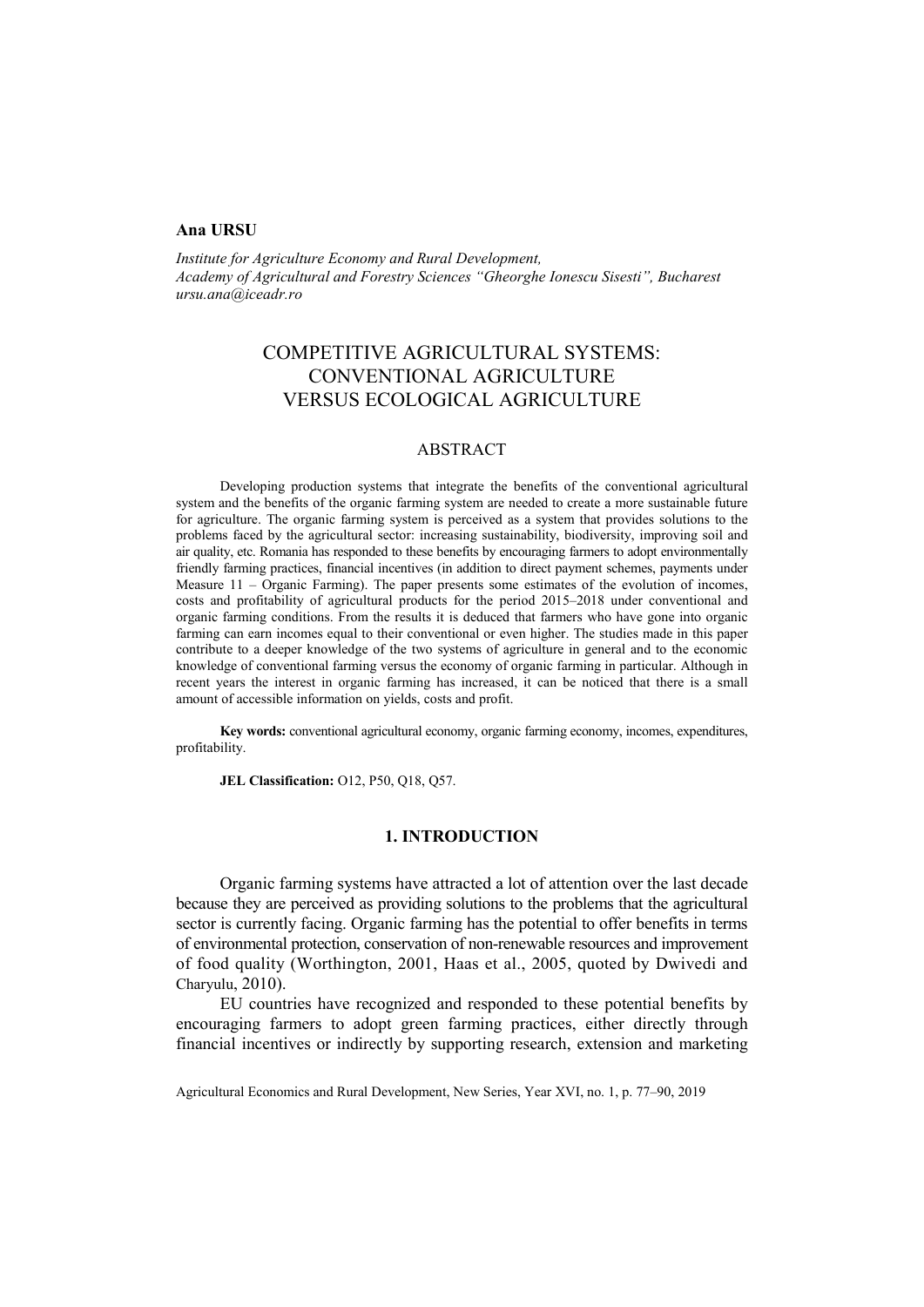initiatives. There is, however, a reluctance on the part of farmers to continue the conversion to the organic system, due to high perceived costs and risks. This can be seen in the tendency to reduce the areas cultivated under organic system (Database EUROSTAT).

Farmers who have gone into organic farming can earn incomes equal to those of their conventional counterparts through the existence of premium markets for their products (Mac Donald, 2004, quoted by Dwivedi and Charyulu, 2010).

Romania has initiated programs such as the National Rural Development Program for the conversion to organic farming and the maintenance of organic farming practices through Measure 11 – Organic Farming. Despite the focus on organic farming in recent years, there is very little information available on the costs and yields of organic farming in Romania. Similarly, there are only a few attempts to compare the economy of organic and conventional production systems in different countries. Therefore, this paper focuses mainly on the economics of organic farming versus conventional agriculture.

## **2. STATE OF KNOWLEDGE**

*Conventional Agriculture or Organic Farming?* Are they competitive production systems? Questions to which the research continues to look for answers. Studies show that one of the most important problems faced by organic farms is the yield gap compared to conventional farming. Organic farms require more land to compensate for these gaps, by about 25–110% (genetic literacy project, 2017). While organic farms tend to use less energy (by 15% less), greenhouse gas emissions are 4% lower. Energy use is lower in organic systems due to the low dependence on synthetic fertilizers and on energy-consuming pesticides. GHG emissions are similar in organic and conventional systems due to the compromise between the application of synthetic fertilizers in conventional systems and the use of manure in organic systems (genetic literacy project, 2017).

Among certain critics and skeptics, there is a frequent opinion that organic farming is more environmentally friendly. They claim that organic farmers better deal with their soil by avoiding many pesticides and herbicides used by conventional farmers. This argument has caused dozens of studies in recent years that have examined many factors such as yields and land use, use of pesticides and energy.

A review of several scientific papers suggests that conventional farming has a clear advantage over organic farming in several key areas, particularly with regard to the area of land needed to produce the same volume of production. There are, however, some things that conventional agriculture can learn from organic systems, according to the authors (genetic literacy project, 2017). Combining the advantages of different production systems, such as low dependence on chemical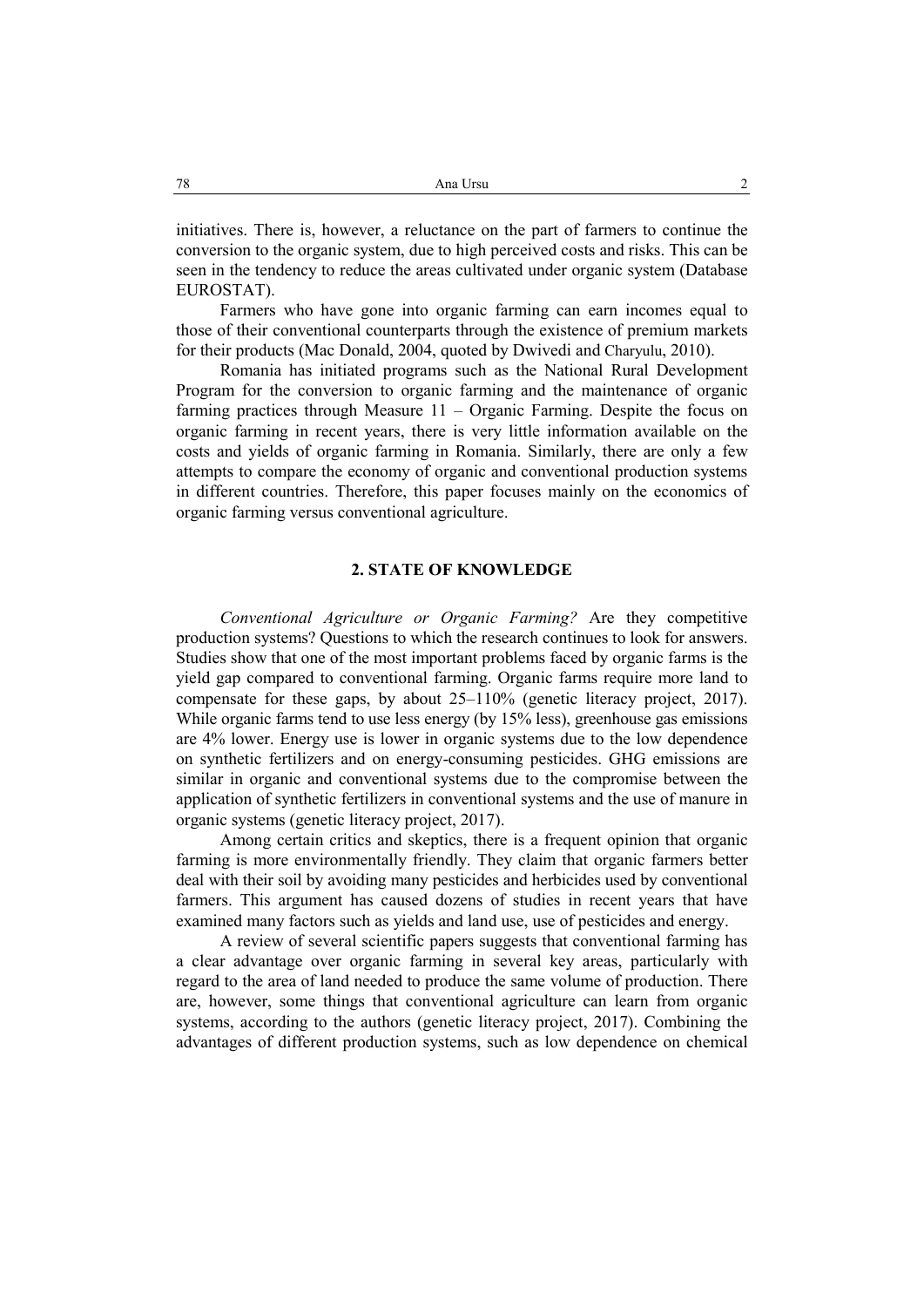inputs, with the high yields of conventional systems, could lead to a more sustainable agricultural system.

The research on the two types of farming systems, i.e. conventional and organic, focuses both on the environmental benefits (increasing sustainability, biodiversity, improving soil and air quality, etc.) and on the economic benefits linked to the growth of economic activities with an important value added, which can be found in organic products (Grigore A. A. et al., 2008).

The studies that investigated the profitability of the two production systems show that the economic efficiency is slightly higher in the organic system than in conventional systems. (Andrei J. V. et al., 2012). Other studies on the economic efficiency of both production systems demonstrate that organic systems are more efficient than conventional ones. In this case, the main conclusion of the research was that *even with a lower yield, organic crops obtain a higher rate of return and therefore better efficiency than those obtained in conventional agriculture*, (Bălan & Toma E., 2012).

The present study analyzes from the point of view of the economic effect the profitability of crops cultivated in the organic system compared to those cultivated in the conventional farming system.

## **3. MATERIAL AND METHOD**

Research on conventional and organic farming systems is based on production costs and estimates of selling prices for wheat, maize, rapeseed, soybean, and sugar beet for the production years 2016, 2017 and 2018. The results were obtained in the ADER 13.1.2 research project. In order to highlight the differences between the two production systems, the following indicators were calculated:

 $\checkmark$  *The economic value of the production* was calculated by multiplying production in physical terms by the estimated prices, being expressed in RON and in euros. The conversion into euros was achieved by using the official exchange rates of the European Central Bank valid for the respective years.

Direct Payments: since 2007, APIA has coordinated and allocated EU funds to farmers coming from the European Agricultural Guarantee Fund (EAGF); for the organic farming, they have been allocated through the European Agricultural Fund for Rural Development (EAFRD).

 $\rightarrow$  2015/2016: SAPS (79.7392 euro/ha) + Redistributive payment (5 euro/ha) + Green fee payment (59.1277 euro/ha) + NTA 1 (19.1942 euro/ha) = 163.061 euro/ha (720.3387 RON/ha);

 $\rightarrow$  2016/2017: SAPS (96.8861 euro/ha) + Redistributive payment (5 euro/ha) + Green fee payment (57.3714 euro/ha) + NTA 1 (17.7203 euro/ha) = 176.978 euro/ha (788.206 RON/ha);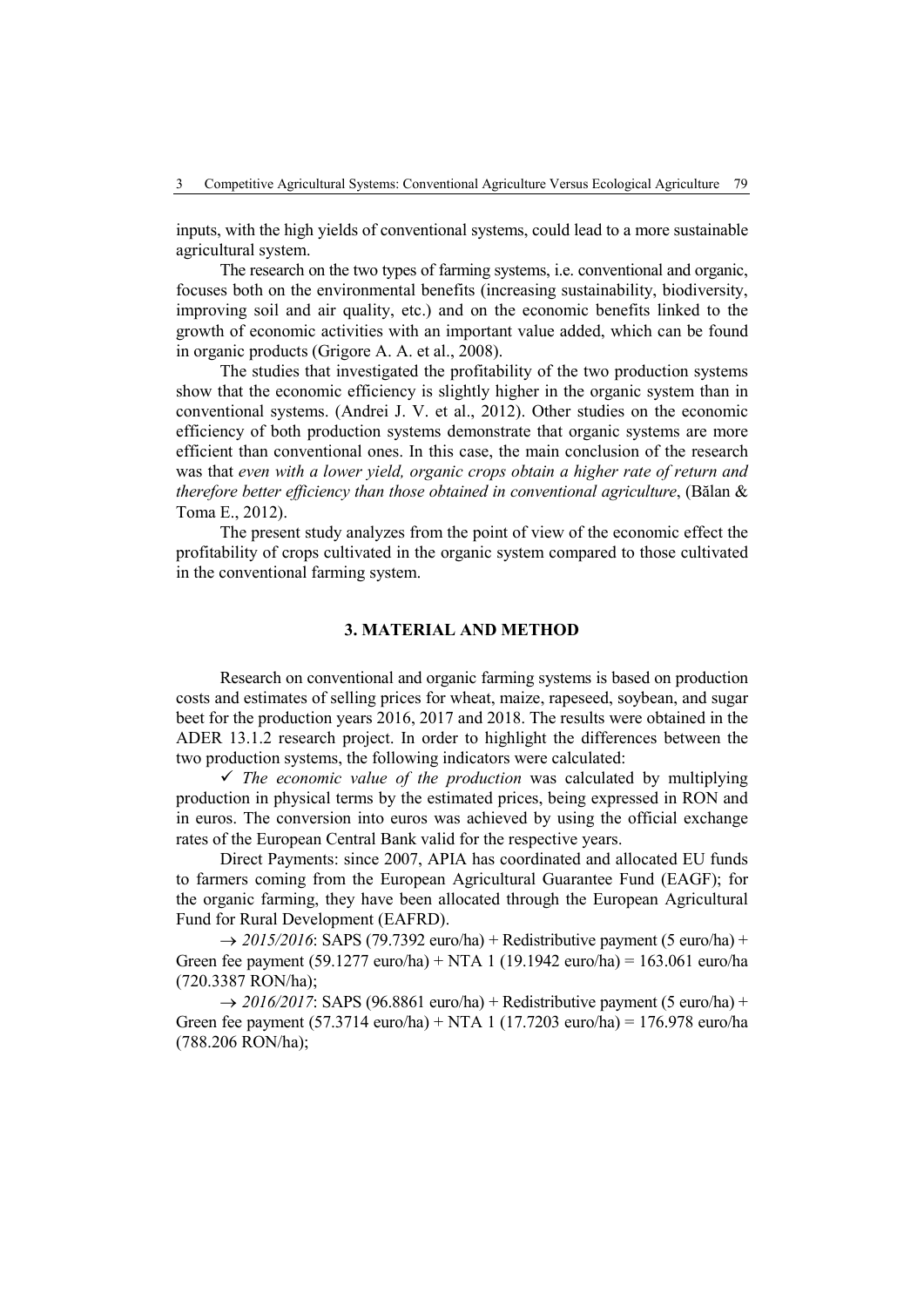$\rightarrow$  2017/2018: SAPS (97.2452 euro/ha) + Redistributive payment (5 euro/ha) + Green fee payment  $(57.1745 \text{ euro/ha}) + NTA$  1  $(16.0078 \text{ euro/ha}) = 175.4275 \text{ euro/ha}$ (806.844 RON/ha).

Coupled support (SC) granted in the period 2016–2018 for soybean: 269 euro/ha; 232.35 euro/ha and 191.9 euro/ha; for sugar beet: 786 euro/ha, 877.49 euro/ha and 1,012.3 euro/ha.

The national transitional aid (NTA 6) for sugar beet: 99.71 euro/ha in 2016; 90.51 euro/ha in 2017 and 72.69 euro/ha in 2018.

*Production costs* – the total value of the resources used by the agricultural holding in a given period of time (usually one year) to obtain various agricultural products and deliver them on the market.

 $\checkmark$  Taxable income – calculated by subtracting the main production value of intermediate consumption for the main production.

 $\checkmark$  *Net income* – calculated by deducting from taxable income the related tax value.

 $\checkmark$  *Net income + subsidies* – calculated by summing up the subsidies granted by the state budget to the net income.

 $\checkmark$  Taxable income rate – expressed as a percentage and calculated by reporting taxable income to intermediate consumption for the main production.

 $\checkmark$  *Net income rate + subsidies* – expressed as a percentage and calculated by dividing net income + intermediate consumption subsidies for the main production.

## **4. RESULTS AND DISCUSSIONS**

*An overview of the number of operators and areas under the organic farming system.* The development of organic farming places Romania among the countries with agricultural areas under organic farming system. There are more than 10 thousand operators with over 156 thousand ha in total (3% of the EU area). Out of this area, the arable land converted to organic farming represents more than 98 thousand ha (2.9%), while the area in conversion to organic farming totals over 58 thousand ha  $(1.1\%)$ , placing Romania on the  $10<sup>th</sup>$  position in terms of fully converted area and on the  $8<sup>th</sup>$  position in terms of areas under conversion (EUROSTAT, 2018), but the trend is declining. If we refer to field crops, which are the subject of the present study, i.e. wheat, maize, rapeseed, soybean, these are cultivated on significant areas from the areas fully converted to organic farming (Fig. 1).

*Organic or conventional farming?* In 2014, a European Commission (EC) study analyzed which of the two types of agriculture, i.e. organic or conventional, is more profitable for the European Union (EU) farmers. Several economic aspects were taken into consideration in the study, ranging from production costs and farm yields to selling prices and subsidies. Although the study has certain limits, a few conclusions are quite interesting. Thus, *in the investigated countries, organic farming*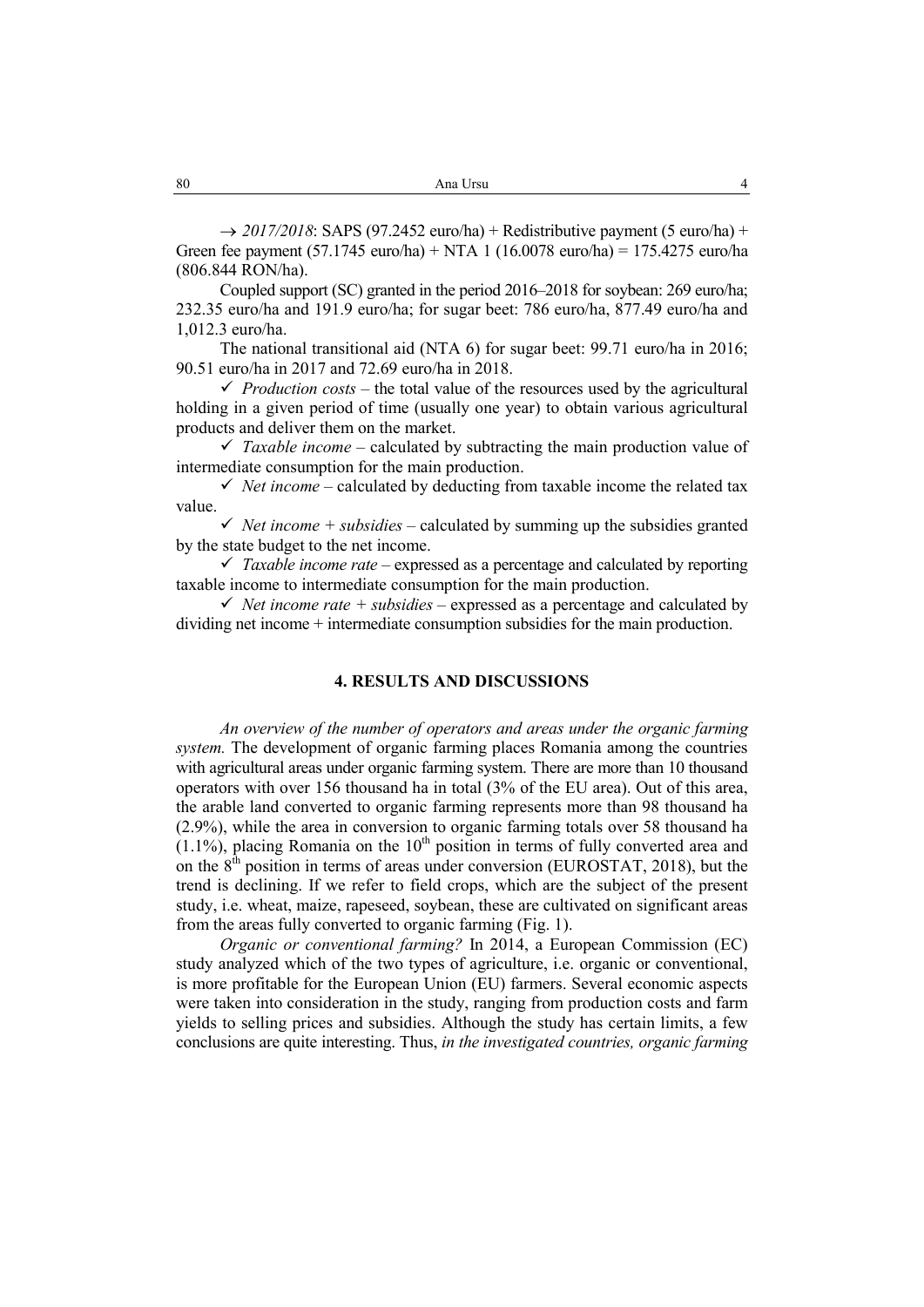*brings a comparable income or, in some cases, even higher incomes than conventional agriculture, but this is largely due to the fact that subsidies for "eco" agriculture are higher than those for conventional agriculture*. *(Agro-monitor/Agricultural news, 2014).*



Figure 1. Arable land: fully converted to organic farming (2014–2015).

*Competitive farming systems: conventional agriculture or organic farming? Which has a better economic performance?* The analysis focuses on issues related to the economic differences between organic and conventional farming as well as on the possibilities to make legitimate claims about the relevance of these differences. Through a systematic analysis of the calculated indicators, we examined the values of indicators and how they reflect the differences between the two types of agriculture. This analysis mainly focuses on the results in which there were either specific differences, or comparisons between the values resulting from the economic calculation of the two production systems, or on statements about the contribution of each crop and farming type to economic benefits.

The economic analysis of organic **wheat** production in value terms, compared to conventional wheat (column 6 versus column 4) shows decreasing fluctuations (16.7% and 20%) due to yield differences. (Table 1, column 8, line 1). The assessment of economic efficiency calculated on the basis of the production value indicators is not dependent only on the variation of this factor but also on a certain variation in production costs. The yield differences are covered by better selling prices for organic wheat. Subsidies are 127% higher in organic wheat than in conventional wheat (Table  $1$  – column 8, line 2).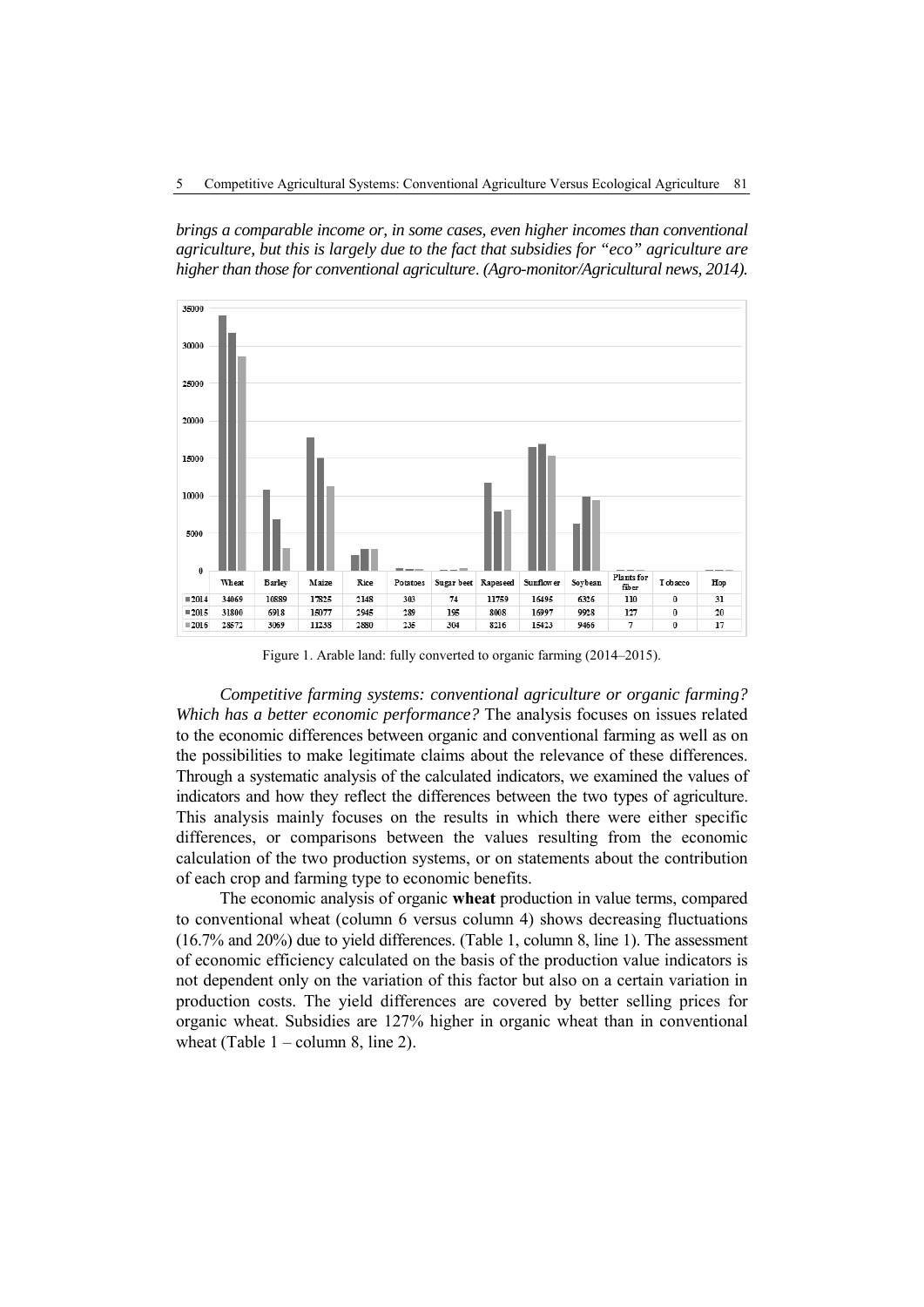# *Table 1*

#### Wheat

|                                |              |               | Wheat            |        | Wheat      |        | <b>Variations</b> |                         |  |
|--------------------------------|--------------|---------------|------------------|--------|------------|--------|-------------------|-------------------------|--|
|                                | Year of      |               | Conventional     |        | Organic    |        |                   | Organic/Conventional    |  |
| <b>Indicators</b>              | production-  | Euro          |                  |        | 4000 kg/ha |        | Absolute          | $100 - (col. 8/$        |  |
|                                | harvest      | value         | 6000 kg/ha       |        |            |        | values            | $col. 4$ * 100          |  |
|                                |              |               |                  |        |            |        | $(col. 6-4)$      | $(\pm 9)$               |  |
|                                |              |               | lei              | euro   | lei        | euro   | lei               | $\frac{0}{0}$           |  |
| 1                              | $\mathbf{2}$ | 3             | $\boldsymbol{4}$ | 5      | 6          | 7      | 8                 | 9                       |  |
|                                | 2015/2016    | 4.4176        | 3990             | 903    | 3324       | 752    | $-666$            | $-16,7%$                |  |
| Production value               | 2016/2017    | 4.4537        | 4380             | 983    | 3504       | 787    | $-876$            | $-20,0%$                |  |
|                                | 2017/2018    | 4.5993        | 4572             | 994    | 3808       | 828    | $-764$            | $-16,7%$                |  |
|                                | 2015/2016    | 4.4176        | 720              | 163    | 1683       | 381    | $+963$            | $+133,7%$               |  |
| Subsidies                      | 2016/2017    | 4.4537        | 788              | 177    | 1759       | 395    | $+971$            | $+123,2%$               |  |
|                                | 2017/2018    | 4.5993        | 807              | 175    | 1809       | 393    | $+1002$           | $+124,3%$               |  |
| Total                          | 2015/2016    | 4.4176        | 4506             | 1020   | 4289       | 971    | $-217$            | $-4,8%$                 |  |
|                                | 2016/2017    | 4.4537        | 4973             | 1117   | 4636       | 1041   | $-337$            | $-6,8%$                 |  |
| expenditures                   | 2017/2018    | 4.5993        | 5256             | 1143   | 4993       | 1086   | $-263$            | $-5,0\%$                |  |
|                                | 2015/2016    | 4.4176        | $-516$           | $-117$ | $-965$     | $-219$ | $-449$            | $-87,0%$                |  |
| Taxable income <sup>®</sup>    | 2016/2017    | 4.4537        | $-593$           | $-133$ | $-1132$    | $-254$ | $-539$            | $-90,8%$                |  |
|                                | 2017/2018    | 4.5993        | $-684$           | $-149$ | $-1185$    | $-258$ | $-501$            | $-73,2%$                |  |
| Net income $+$<br>subsidies    | 2015/2016    | 4.4176        | 287              | 65     | 872        | 197    | $+585$            | $+204,3%$               |  |
|                                | 2016/2017    | 4.4537        | 290              | 65     | 808        | 181    | $+518$            | $+178,8%$               |  |
|                                | 2017/2018    | 4.5993        | 191              | 41     | 743        | 161    | $+552$            | $+289,2%$               |  |
|                                | 2015/2016    | $\frac{0}{0}$ | 6.4              |        | 20.3       |        | $+13.9$ p.p       |                         |  |
| Net income rate +<br>subsidies | 2016/2017    | $\frac{0}{0}$ | 5.8              |        |            | 17.4   |                   | $+11.6$ p.p             |  |
|                                | 2017/2018    | $\%$          | 3.6              |        |            | 14.9   |                   | $\overline{+}$ 11.3 p.p |  |

*Source*: ADER Project 13.1.2, own calculations. \*

 Income tax is deducted from taxable income (16% in the production year 2016 and 10% since 2017); p.p. – percentage points.

For the three years of production, total expenditure is lower for organic wheat compared to conventional wheat by 4.8%, 6.8% and 5% respectively, which means that the value of raw material inputs shows an opposite situation, namely (16.7%, 20% and 16.7%), (column 6 versus column 4, lines 1 and 3). The unequal rhythm of such differentiation, which has multiple and important meanings, bears an influence on the correlation between the economic value of production and the economic value of production costs. From the analysis of the static ratio (production value/production costs), it results that no economic efficiency growth correlation was achieved between the rate of intermediate consumption expenditure and the rate of production value, the less than one ratio for conventional wheat (0.89, 0.88 and 0.87) being better than the less than one ratio for organic wheat (0.78, 0.76 and 0.76).

The taxable income obtained from the organic wheat crop (column 8, line 4), in the year 2018 (–501 RON, 73.2%) is slightly higher than in 2017 (–539 RON, 90.9%) and down compared to 2016 (–449 RON, 87%). Comparing the taxable income obtained in 2018 to that obtained in 2016 in the conventional wheat crop,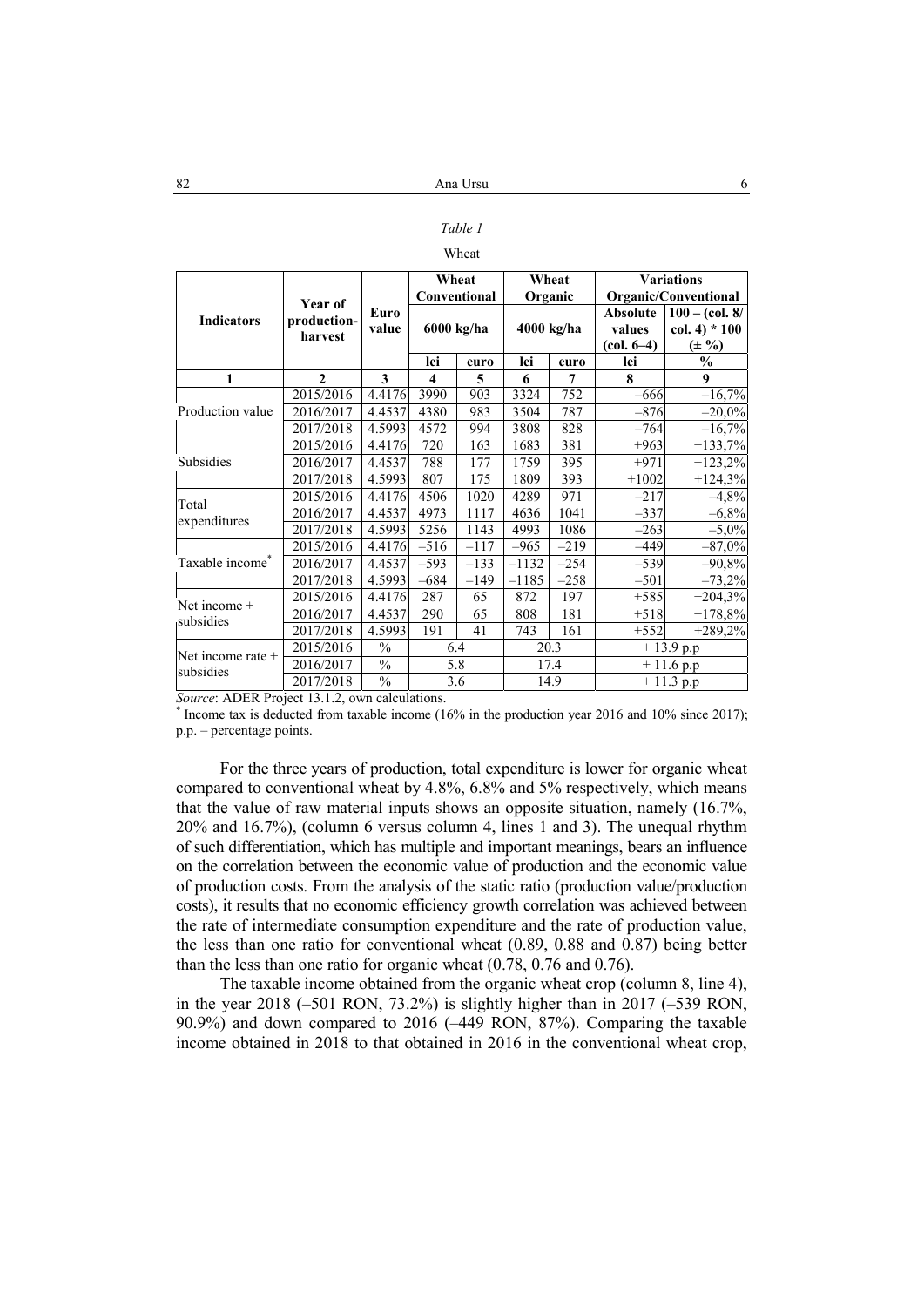we can see a decrease by 32.6% in the conditions in which revenues increased by 14.6% (positive) and the operating costs by 16.6% (negative aspect). The same situation of decreasing taxable income, by 22.8%, in 2018 compared to that obtained in 2016, is also found in the wheat crop cultivated under organic system, as the economic value of production increased by 14.6% (positive aspect) and operating costs increased by 16.4%. Taxable income for organic wheat is much lower than for conventional wheat (–449 RON (87%), –539 RON (90.9%) and –501 RON (73.2%) (columns 8 and 9, line 4). The situation changes in the case of the indicator net income + subsidies. Thus, the organic wheat is twice as profitable than the conventional wheat (by 585 RON in 2016 (203.8%), by 518 RON in 2017 (+178.6%) and by 552 RON in 2018 (+289%) (columns 8 and 9, line 5). The rate of return on organic wheat is on the average by 12.6% higher than in the case of wheat grown under conventional system. In 2018 as compared to the year 2016, the rate of profitability fell by 2.7 p.p. in conventional wheat and by 5.5 p.p. in organic wheat.

*Conclusion:* From the comparative analysis of the organic wheat crop versus the conventional wheat crop, it results that there are significant differences in terms of obtained economic results. In this respect, the results are visible: there is a decrease in production value at a higher rate than operating costs in organic wheat. The profitability of the production activity was ensured by the subsidies received.

The economic value of organic **maize** production (column 6 vs. column 4) is by 16.6% lower on the average than that of conventional maize due to yield differences (Table 2 – columns 8 and 9, line 1). Subsidies are on the average 127% higher for organic maize than for conventional maize (Table  $2 -$  column 9, line 2). For the three years of production, total expenditure is lower for organic maize compared to conventional maize by 8.6%, 5.8% and 3.1%.

These differences point out that there is generally no direct proportionality link between the economic value of production and production costs, due to the specificity of agriculture and the natural factors whose frequency and intensity have a probabilistic character. It is estimated that the ratio of incomes/expenditures for conventional maize (0.99 and 0.96) is less than one for the years 2017 and 2018, the situation being similar for organic maize (0.94, 0.87 and 0.83). In this case, there was no correlation between the effort made and the economic effect obtained.

The taxable income obtained in organic maize crops (columns 8 and 9, line 4) in the year 2018 is about 3.4 times lower than that obtained in conventional maize (–655 lei); in 2017 the taxable income for organic maize is lower by 518 RON (about 9 times compared to conventional maize), while in 2016 the taxable income is 2.8 times lower than in conventional maize (columns 8 and 9, line 4).

The situation changes for the net income  $+$  subsidy indicator value. Thus, organic maize is more profitable than conventional maize (by 634 RON in 2016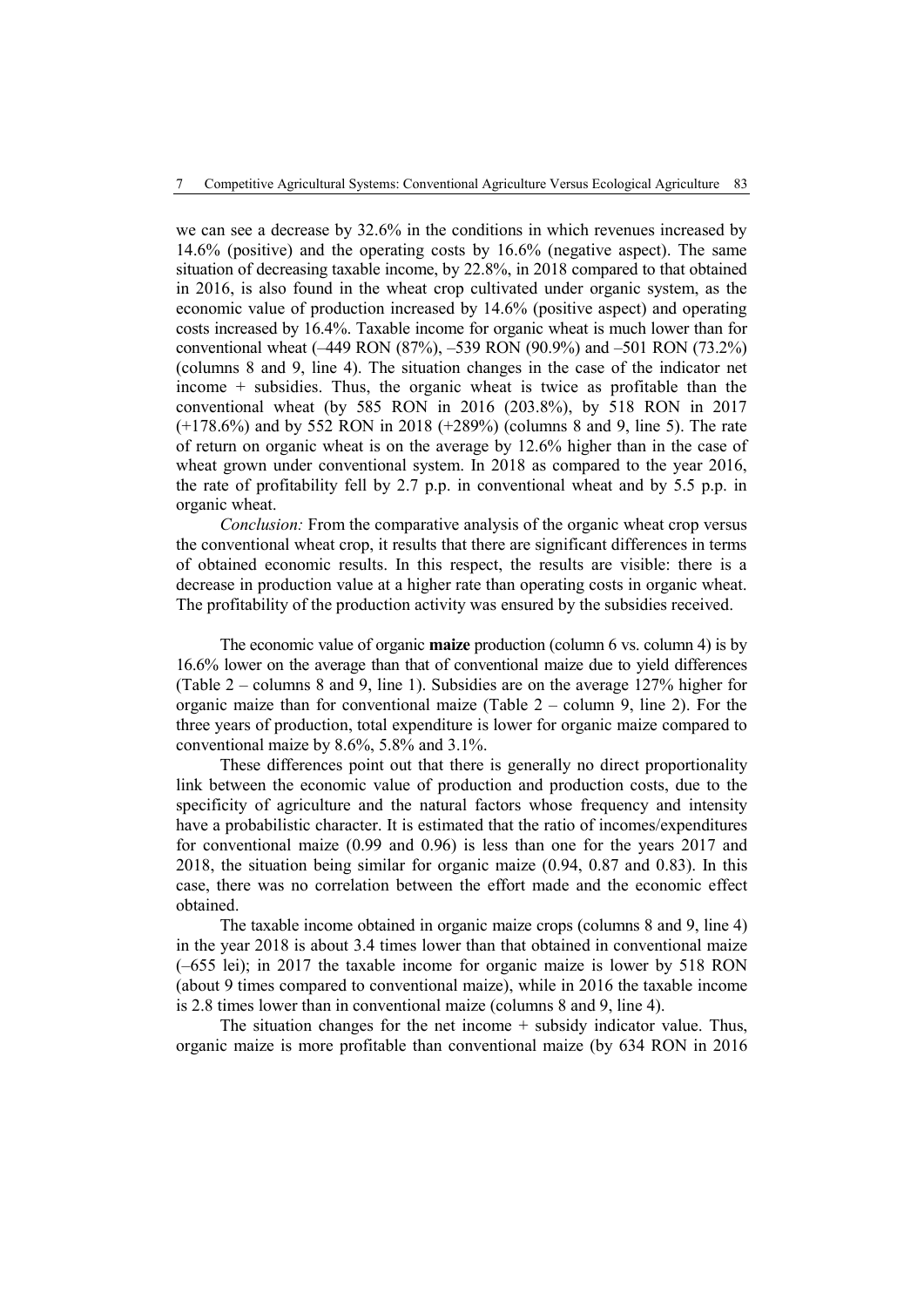(+75.7%), 536 RON in 2017 (+72.3%) and 413 RON in 2018 (+65%) (columns 8 and 9, line 5).

From the horizontal analysis of data, the profitability rates for organic maize are higher than for conventional maize, by 16.8% in 2016, by 12.6% in 2017 and by 8.8% in 2018; the vertical analysis of data points to a decrease in profitability rates in 2018 compared to 2016 by 5.8% in conventional maize and 13.8% in organic maize. It is estimated that in the investigated period 2016–2018, the profitability of the maize crop cultivated in organic and conventional systems tends to decrease.

| anı |  |
|-----|--|

| ıаl.<br>۰ |  |
|-----------|--|
|           |  |

| <b>Indicators</b>                | Year of<br>production-<br>harvest | Euro<br>value       |                            |       |                       |        |                                           | Organic/Conventional                          |
|----------------------------------|-----------------------------------|---------------------|----------------------------|-------|-----------------------|--------|-------------------------------------------|-----------------------------------------------|
|                                  |                                   |                     | Conventional<br>7500 kg/ha |       | Organic<br>5000 kg/ha |        | <b>Absolute</b><br>values<br>$(col. 6-4)$ | $100 - (col. 8/$<br>$col. 4*100$<br>$(\pm 9)$ |
|                                  |                                   |                     | lei                        | euro  | lei                   | euro   | lei                                       | $\frac{6}{6}$                                 |
| $\mathbf{1}$                     | $\mathbf{2}$                      | 3                   | 4                          | 5     | 6                     | 7      | 8                                         | 9                                             |
| Production                       | 2016                              | $\overline{4.4176}$ | 4725                       | 1070  | 3940                  | 892    | $-785$                                    | $-16.6%$                                      |
| value                            | 2017                              | 4.4537              | 4800                       | 1078  | 4000                  | 898    | $-800$                                    | $-16.7%$                                      |
|                                  | 2018                              | 4.5993              | 4875                       | 1060  | 4065                  | 884    | $-810$                                    | $-16.6%$                                      |
|                                  | 2016                              | 4.4176              | 720                        | 163   | 1683                  | 381    | $+963$                                    | $+133.7%$                                     |
| Subsidies                        | 2017                              | 4.4537              | 788                        | 177   | 1759                  | 395    | $+971$                                    | $+123.2%$                                     |
|                                  | 2018                              | 4.5993              | 807                        | 175   | 1809                  | 393    | $+1002$                                   | $+124.3%$                                     |
| Total                            | 2016                              | 4.4176              | 4585                       | 1038  | 4192                  | 949    | $-393$                                    | $-8.6%$                                       |
| expenditures                     | 2017                              | 4.4537              | 4856                       | 1090  | 4574                  | 1027   | $-282$                                    | $-5.8\%$                                      |
|                                  | 2018                              | 4.5993              | 5066                       | 1102  | 4911                  | 1068   | $-155$                                    | $-3.1\%$                                      |
|                                  | 2016                              | 4.4176              | 140                        | 32    | $-252$                | $-57$  | $-392$                                    | $-280.0\%$                                    |
| Taxable                          | 2017                              | 4.4537              | $-56$                      | $-13$ | $-574$                | $-129$ | $-518$                                    | $-928.3%$                                     |
| income                           | 2018                              | 4.5993              | $-191$                     | -42   | $-846$                | $-184$ | $-655$                                    | $-342.1%$                                     |
|                                  | 2016                              | 4.4176              | 838                        | 190   | 1472                  | 333    | $+634$                                    | $+75.7%$                                      |
| Net income +<br>subsidies        | 2017                              | 4.4537              | 741                        | 166   | 1277                  | 287    | $+536$                                    | $+72.3%$                                      |
|                                  | 2018                              | 4.5993              | 635                        | 138   | 1048                  | 228    | $+413$                                    | $+65.0\%$                                     |
|                                  | 2016                              | $\frac{0}{0}$       | 18.3                       |       | 35.1                  |        | $+16.8$ p.p                               |                                               |
| Net income rate<br>$+$ subsidies | 2017                              | $\frac{0}{0}$       | 15.3                       |       |                       | 27.9   |                                           | $+12.7 p.p$                                   |
|                                  | 2018                              | $\frac{0}{0}$       | 12.5                       |       | 21.3                  |        |                                           | $\overline{+16.8}$ p.p                        |

*Source*: ADER Project 13.1.2, own calculations; \* idem.

*Conclusion:* The profitability of the organic and conventional maize crop was given by the subsidies received, the difference of 12.7% (2016–2018 average) between the two production systems being to the advantage of organic maize.

The economic value of organic **rapeseed** production in the three years (column 6 versus column 4) is on the average by 187 RON (3.7%) lower than that of the rapeseed crop cultivated in conventional system (Table 3 – columns 8 and 9, line 1). Subsidies are on the average by 127% higher in organic rapeseed compared to conventional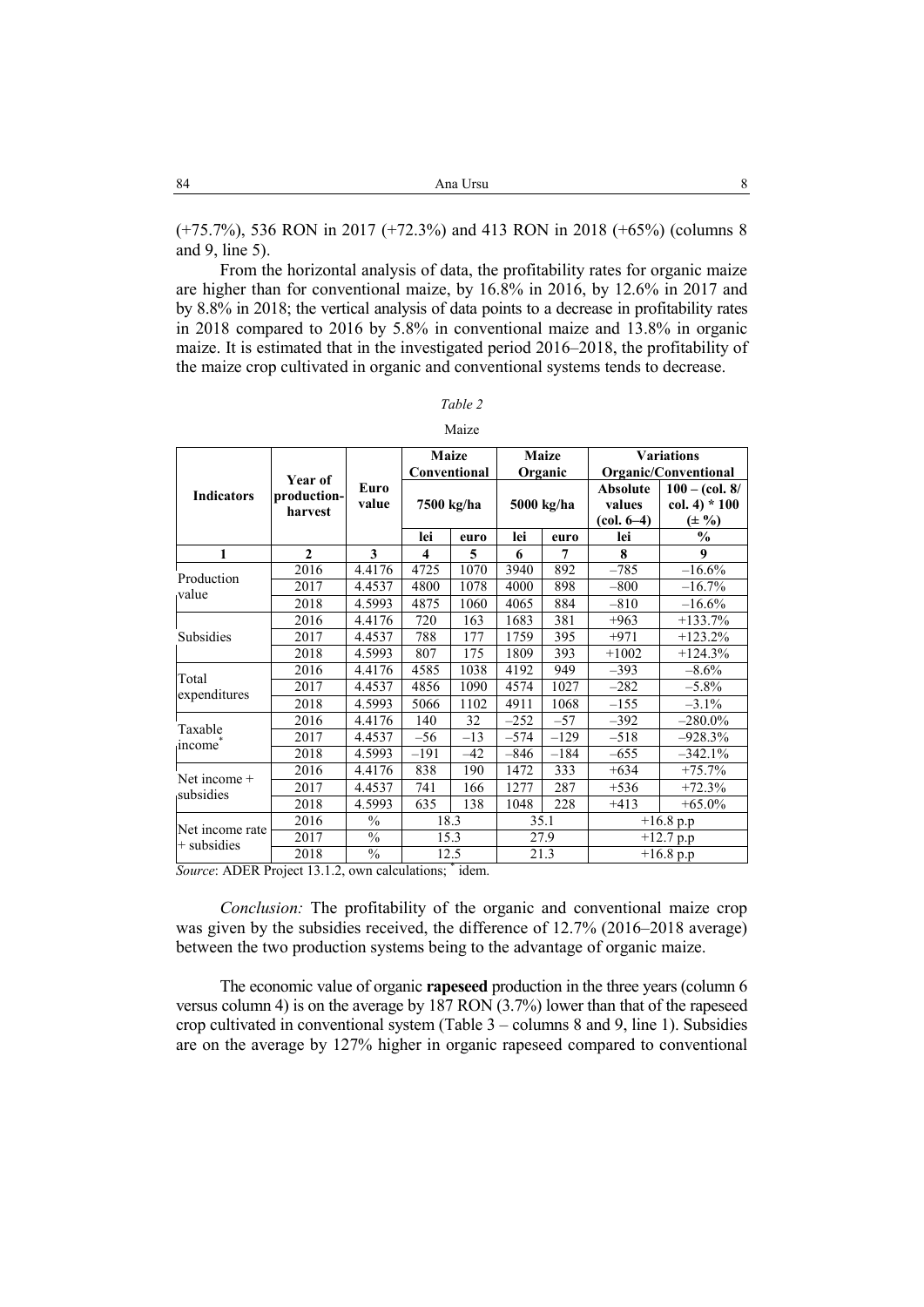rapeseed (Table 3 – column 9, line 2). For the three years of production, total expenditure is lower for organic rapeseed than for conventional rapeseed, by 451 RON (9.7%) on the average. The analysis of the incomes/expenditures ratio shows that between the rate of intermediate consumption expenditure and the rate of the economic value of production, the correlation between the effort made and the economic effect obtained was respected. It is estimated that the ratio of incomes/expenditures for organic rapeseed is greater than one (1:1.15 in the years 2016 and 2017, 1:1.14 in 2018 respectively), a situation similar to conventional rapeseed (1:1.09 (2016), 1:1.07 (2017), and 1:1.09 (2018)).

The taxable income obtained from the organic rapeseed crop compared to conventional rapeseed crop (columns 8 and 9, line 4) represents 264 RON on the average (70%) (columns 8 and 9, line 4). From the vertical analysis of taxable income, there is a tendency for income growth in both rapeseed farming systems, as well as a doubling of income for organic rapeseed. The values of the net income + subsidy indicator follow an increasing trend. Thus, organic rapeseed compared to conventional rapeseed is more profitable (+1139 RON in 2016 (+ 108.3%), + 1198 RON in 2017  $(+ 111.5\%)$  and  $+ 1264$  RON in 2018  $+1.4\%$ ) (columns 8 and 9, line 5).

| able |
|------|
|------|

| <b>Ranesee</b> |
|----------------|
|----------------|

|                             |                                    |               |                         | Rapeseed<br>Conventional |            | Rapeseed<br>Organic | <b>Variations</b><br>Organic/Conventional |                                                   |
|-----------------------------|------------------------------------|---------------|-------------------------|--------------------------|------------|---------------------|-------------------------------------------|---------------------------------------------------|
| <b>Indicators</b>           | Year of<br>production<br>- harvest | Euro<br>value | 3500 kg/ha              |                          | 3000 kg/ha |                     | <b>Absolute</b><br>values<br>$(col. 6-4)$ | $100 - (col. 8/$<br>$col. 4$ * 100<br>$(\pm 9/0)$ |
|                             |                                    |               | lei                     | euro                     | lei        | euro                | lei                                       | $\frac{0}{0}$                                     |
| 1                           | $\mathcal{L}$                      | 3             | $\overline{\mathbf{4}}$ | 5                        | 6          | 7                   | 8                                         | 9                                                 |
|                             | 2015/2016                          | 4.4176        | 5020                    | 1136                     | 4740       | 1073                | $-280$                                    | $-5.6$                                            |
| Production value            | 2016/2017                          | 4.4537        | 5020                    | 1127                     | 4800       | 1078                | $-220$                                    | $-4.4$                                            |
|                             | 2017/2018                          | 4.5993        | 5125                    | 1114                     | 5064       | 1101                | $-61$                                     | $-1.2$                                            |
|                             | 2015/2016                          | 4.4176        | 720                     | 163                      | 1683       | 381                 | $+963$                                    | $+133.7$                                          |
| Subsidies                   | 2016/2017                          | 4.4537        | 788                     | 177                      | 1759       | 395                 | $+971$                                    | $+123.2$                                          |
|                             | 2017/2018                          | 4.5993        | 807                     | 175                      | 1809       | 393                 | $+1002$                                   | $+124.3$                                          |
|                             | 2015/2016                          | 4.4176        | 4626                    | 1047                     | 4135       | 936                 | -491                                      | $-10.6$                                           |
| Total expenditures          | 2016/2017                          | 4.4537        | 4679                    | 1051                     | 4189       | 941                 | $-490$                                    | $-10.5$                                           |
|                             | 2017/2018                          | 4.5993        | 4722                    | 1027                     | 4350       | 946                 | $-372$                                    | $-7.9$                                            |
|                             | 2015/2016                          | 4.4176        | 394                     | 89                       | 605        | 137                 | $+211$                                    | $+53.4$                                           |
| Taxable income <sup>*</sup> | 2016/2017                          | 4.4537        | 341                     | 76                       | 611        | 137                 | $+270$                                    | $+79.2$                                           |
|                             | 2017/2018                          | 4.5993        | 403                     | 88                       | 714        | 155                 | $+311$                                    | $+77.2$                                           |
| Net income +<br>subsidies   | 2015/2016                          | 4.4176        | 1052                    | 238                      | 2191       | 496                 | $+1139$                                   | $+108.4$                                          |
|                             | 2016/2017                          | 4.4537        | 1074                    | 241                      | 2272       | 510                 | $+1198$                                   | $+111.5$                                          |
|                             | 2017/2018                          | 4.5993        | 1145                    | 249                      | 2409       | 524                 | $+1264$                                   | $+110.4$                                          |
| Net income rate $+$         | 2016                               | $\frac{0}{0}$ | 18.3                    |                          | 35.1       |                     | $+28.1$<br>p.p                            |                                                   |
| subsidies                   | 2017                               | $\frac{0}{0}$ | 15.3                    |                          | 27.9       |                     | $+29.1$ p.p                               |                                                   |
|                             | 2018                               | $\frac{0}{0}$ | 12.5                    |                          | 21.3       |                     | $+28.9$ p.p                               |                                                   |

*Source:* ADER Project 13.1.2, own calculations; \* idem.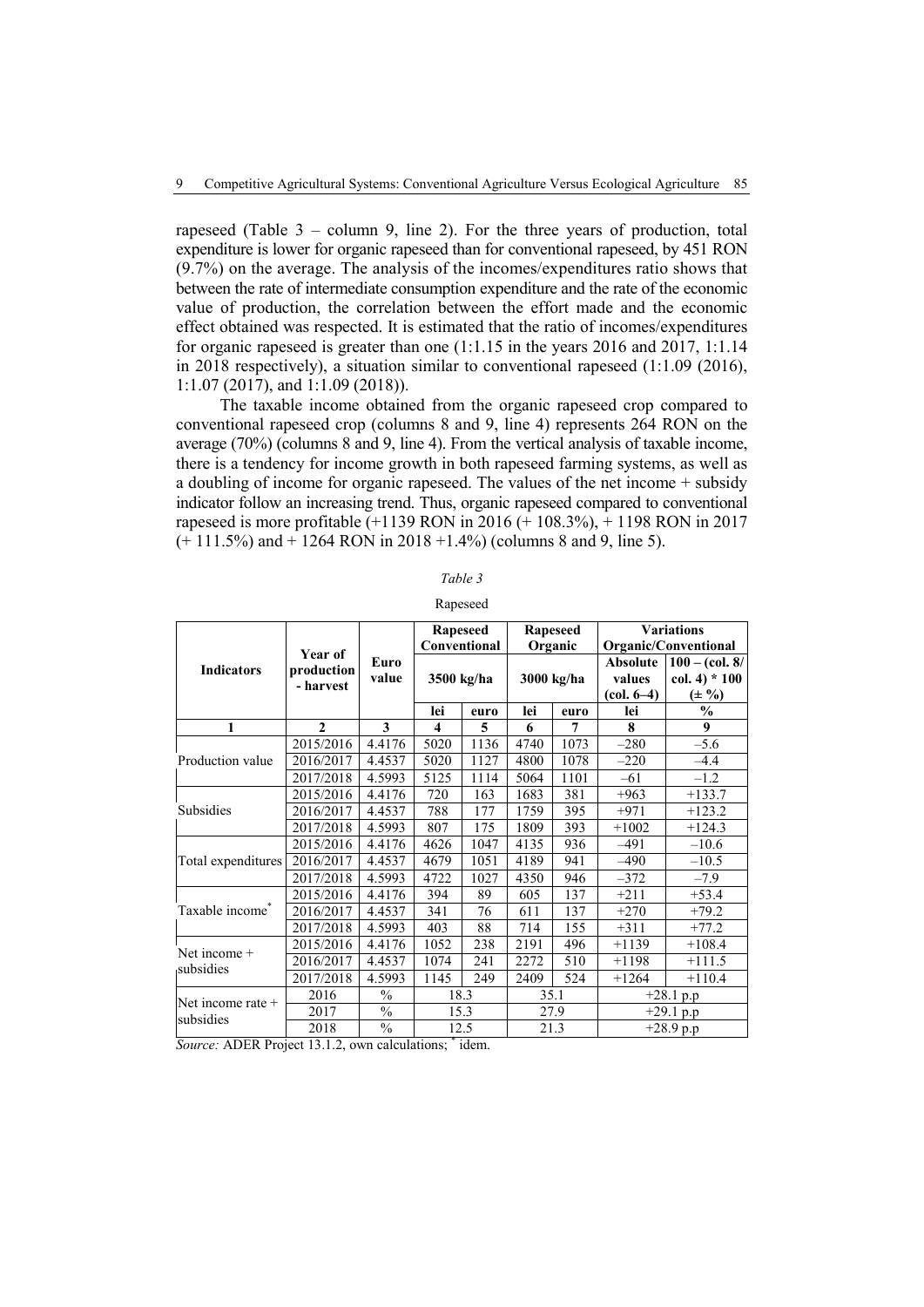| -86 | Ana Ursu<br>10                                                                          |
|-----|-----------------------------------------------------------------------------------------|
|     |                                                                                         |
|     | From the horizontal analysis of data, it results that the profitability rates of        |
|     | organic rapeseed are higher than in the case of conventional rapeseed, by 28.1% in      |
|     | 2016, by 29.1% in 2017 and 28.9% in 2018. The vertical analysis of data shows an        |
|     | increase of the profitability rate in 2018 compared to 2016 by 1.6 p.p. in conventional |

*Conclusion*: Rapeseed cultivation in both conventional and organic systems is cost-effective. The profitability of rapeseed crop farming is ensured not only by the subsidies received but also by the capitalization price.

rapeseed and 2.4 p.p. in organic rapeseed.

The economic value of organic **soybean** production in 2018 shows an increase by 3% (+186 RON) compared to conventional soybean (column 6 vs. column 4) (Table 4 – line 1, col. 8 and 9). Subsidies are on the average by 127% higher for organic soybean compared to conventional soybean (Table 4 – line 9, line 2).

|                             |                |               | Soybean |              | Soybean    |                | <b>Variations</b>    |                        |
|-----------------------------|----------------|---------------|---------|--------------|------------|----------------|----------------------|------------------------|
|                             | <b>Year of</b> |               |         | Conventional |            | Organic        | Organic/Conventional |                        |
| <b>Indicators</b>           | production-    | Euro          |         |              | 3500 kg/ha |                | <b>Absolute</b>      | $100 - (col. 8/$       |
|                             | harvest        | value         |         | 4500 kg/ha   |            |                | values (col.         | $col. 4$ * 100         |
|                             |                |               |         |              |            |                | $6-4$                | $(\pm 9)$              |
|                             |                |               | lei     | euro         | lei        | euro           | lei                  | $\frac{0}{0}$          |
| 1                           | $\mathbf{2}$   | 3             | 4       | 5            | 6          | 7              | 8                    | 9                      |
|                             | 2016           | 4.4176        | 6070    | 1374         | 5873       | 1329           | $-197$               | $-3.3$                 |
| Production value            | 2017           | 4.4537        | 5955    | 1337         | 5918       | 1329           | $-37$                | $-0.6$                 |
|                             | 2018           | 4.5993        | 6180    | 1344         | 6366       | 1384           | $+186$               | $+3.0$                 |
| Subsidies                   | 2016           | 4.4176        | 2156    | 488          | 3119       | 706            | $+963$               | $+44.7$                |
|                             | 2017           | 4.4537        | 1922    | 432          | 2893       | 650            | $+971$               | $+50.5$                |
|                             | 2018           | 4.5993        | 1689    | 367          | 2692       | 585            | $+1003$              | $+59.3$                |
|                             | 2016           | 4.4176        | 5900    | 1336         | 5890       | 1333           | $-10$                | $-0.2$                 |
| Total<br>expenditures       | 2017           | 4.4537        | 5475    | 1229         | 5613       | 1260           | $+138$               | $+2.5$                 |
|                             | 2018           | 4.5993        | 5303    | 1153         | 5636       | 1225           | $+333$               | $+6.3$                 |
|                             | 2016           | 4.4176        | 170     | 38           | $-17$      | $\overline{4}$ | $-187$               | $-110.5$               |
| Taxable income <sup>*</sup> | 2017           | 4.4537        | 480     | 108          | 305        | 69             | $-175$               | $-36.4$                |
|                             | 2018           | 4.5993        | 877     | 191          | 730        | 159            | $-147$               | $-16.7$                |
| Net income +<br>subsidies   | 2016           | 4.4176        | 2298    | 520          | 3104       | 703            | $+806$               | $+35.1$                |
|                             | 2017           | 4.4537        | 2325    | 522          | 3149       | 707            | $+824$               | $+35.5$                |
|                             | 2018           | 4.5993        | 2426    | 527          | 3305       | 719            | $+879$               | $+36.3$                |
| Net income rate +           | 2016           | $\frac{0}{0}$ |         | 41.8         | 56.1       |                | $+14.3$ p.p          |                        |
| subsidies                   | 2017           | $\%$          |         | 44.4         | 60.0       |                | $+15.5$ p.p          |                        |
|                             | 2018           | $\frac{0}{0}$ | 47.9    |              | 62.7       |                |                      | $\overline{+}14.7$ p.p |

#### *Table 4*

#### Soybean

Source: ADER Project 13.1.2, own calculations; \* idem.

Total expenditure for organic soybean compared to conventional soybean is higher by 2.5% (in 2017) and by 6.3% (in 2018), except for in the year 2016,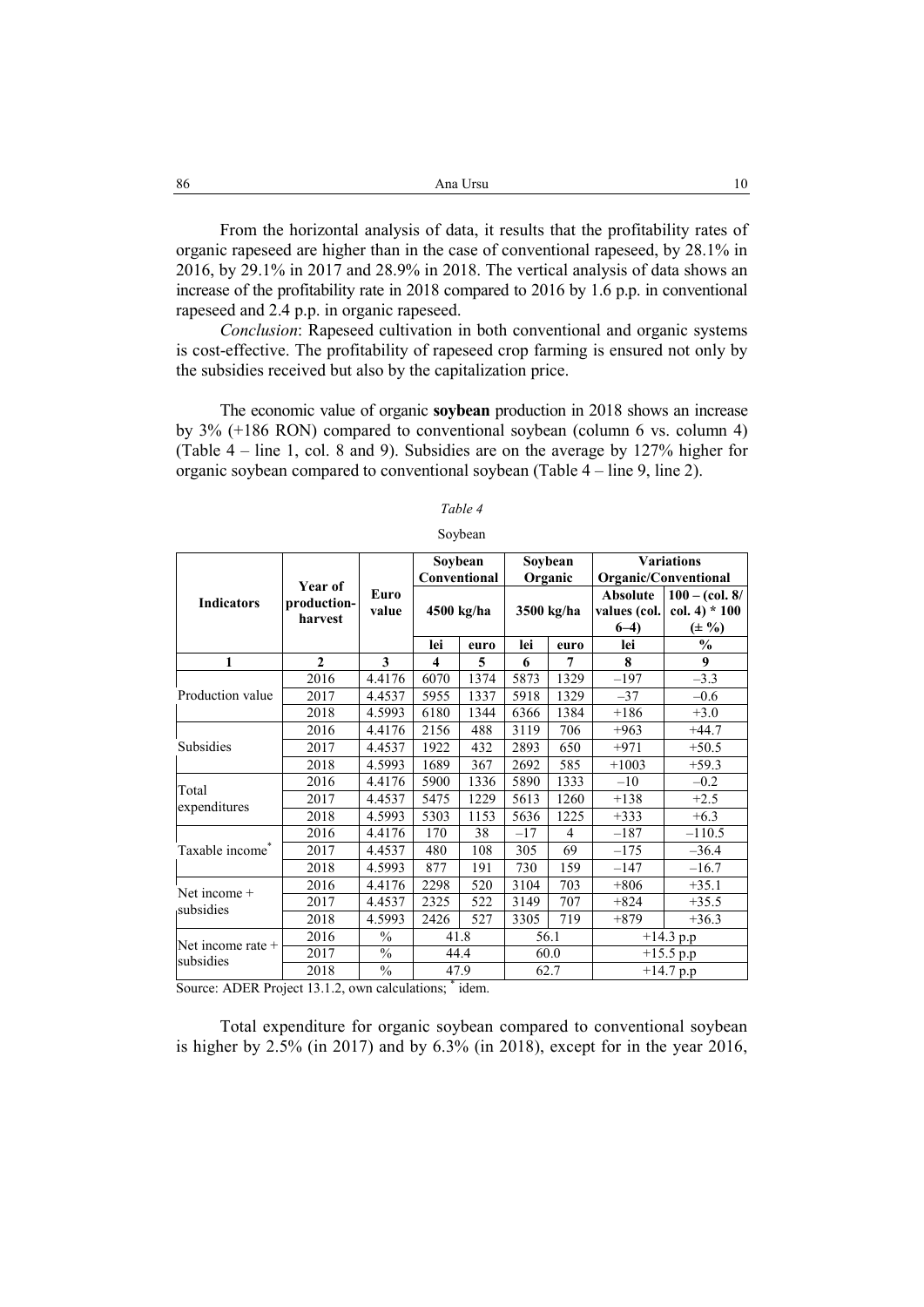when a slight diminution of expenditure by 0.2% was noticed. The analysis of the income/expenditure ratio shows that between the rate of intermediate consumption expenditure and the rate of the economic value of production, there was correlation between the effort made and the economic effect obtained. It is estimated that the income/ expenditure ratio in organic soybean crop is greater than one, i.e. 1:1.05 in 2017 and 1:1.13 in 2018s), except for 2016, when a certain decrease in the income/ expenditure ratio was noticed (1:0.99 in 2016). Compared to the soybean grown under organic system, in conventional soybean the income/expenditure ratio is greater than one (1:1.03 in 2016, 1:1.09 in 2017 and 1:1.17 in 2018), which means that the correlation efficiency between the indices of the two variables was respected.

The taxable income obtained from organic soybean compared to conventional soybean farming (columns 8 and 9, line 4) diminishes, on the average, by 509 RON (–33.3%) (columns 8 and 9, line 4). The situation changes in the case of the net income + subsidy indicator values. Thus, organic soybean is more profitable than conventional soybean, by +806 RON in 2016 (+ 35.1%), +824 RON in 2017 (+ 35.4%) and +879 RON in 2018 (+36.2%) (columns 8 and 9, line 5).

From the horizontal analysis of data, the profitability rates for organic soybeans are higher than for conventional soybean, by 14.3 p.p. in 2016, by 15.6 p.p. in 2017 and by 14.8 p.p. in 2018. The vertical analysis of data reveals the increase of the profitability rates in 2018 compared to 2016 by 6.1 p.p. in conventional soybean and by 6.6 p.p. in organic soybeans.

*Conclusion:* The profitability of the soybean crop farming is ensured not only by the subsidies received but also by the recovery price.

The economic value of organic **sugar beet** production in the year 2018 averagely decreased by 52.9% (–6570 RON) compared to conventional sugar beet (column 6 vs. column 4) (Table  $5$  – columns 8 and 9, line 1). Subsidies are by 127% higher on the average for organic sugar beet than for conventional sugar beet (Table  $5$  – column 9, line 2).

Total expenditure in organic sugar beet compared to conventional sugar beet is lower by 9.3% in 2016, by 5.3% in 2017 and by 5.6% in 2018 (Table 5 – column 9, line 2). The analysis of the incomes/expenditures ratio shows that between the rate of intermediate consumption expenditure and the rate of the economic value of production, the correlation between the effort made and the economic effect obtained was respected. It is estimated that the incomes/expenditures ratio in organic sugar beet crop is greater than one: 1:1.36 in 2016, 1:1.29 in 2017 and 1:1.39 in 2018. Compared to the organic sugar beet, in conventional sugar beet, the incomes/expenditures ratio is also greater than one (1:1.58 in 2016, 1:1.47 in 2017, and 1:1.53 in 2018), respecting the correlation of efficiency between the indices of the two variables.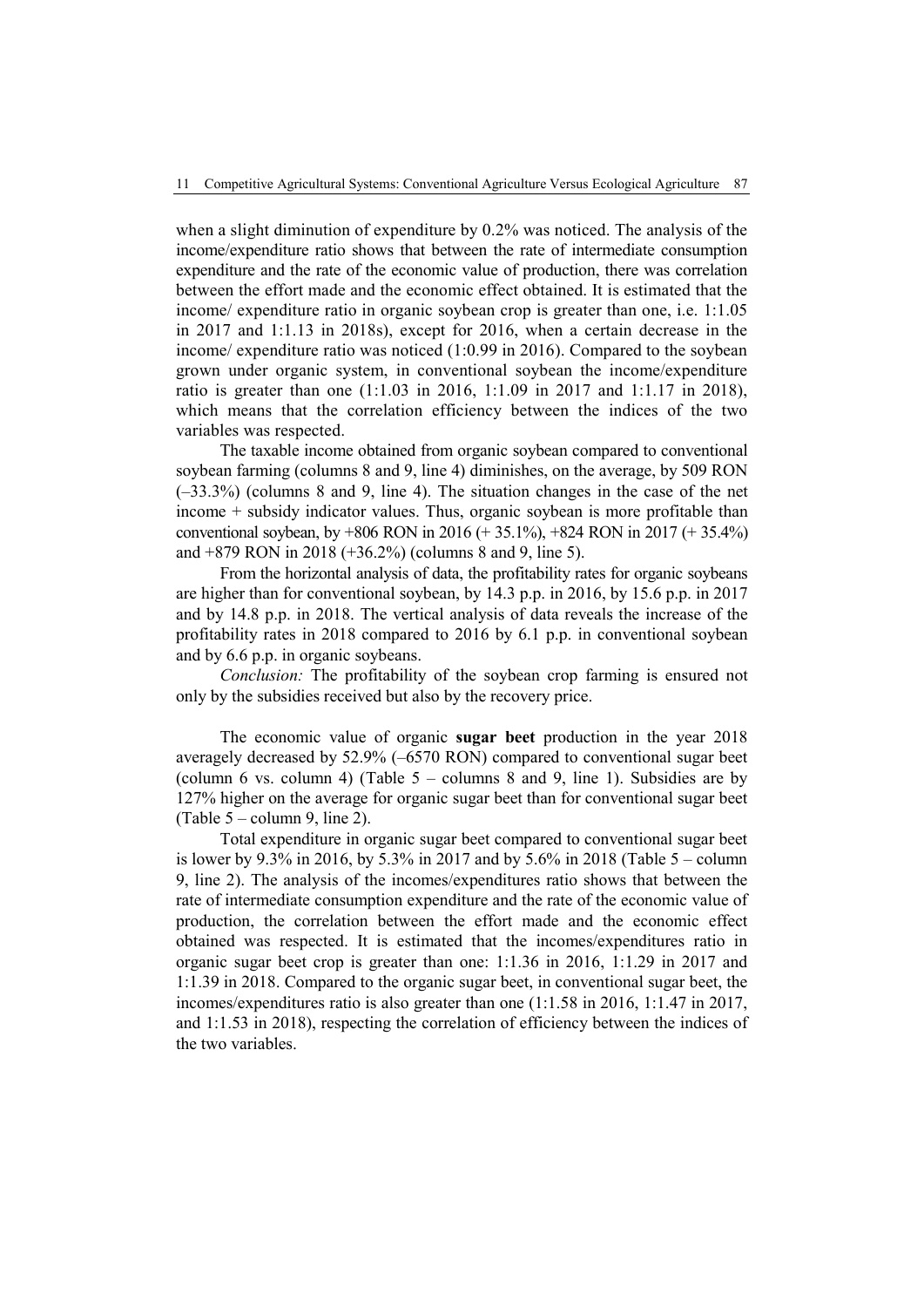## *Table 5*

#### Sugar beet

|                   |              |               | <b>Sugar beet</b>       |      | Sugar beet  |      | <b>Variations</b>    |                  |
|-------------------|--------------|---------------|-------------------------|------|-------------|------|----------------------|------------------|
|                   | Year of      |               | Conventional            |      | Organic     |      | Organic/Conventional |                  |
| <b>Indicators</b> | production-  | Euro          |                         |      |             |      | <b>Absolute</b>      | $100 - (col. 8/$ |
|                   | harvest      | value         | 70000 kg/ha             |      | 45000 kg/ha |      | values               | $col. 4$ * 100   |
|                   |              |               |                         |      |             |      | (col. 6–4)           | $(\pm 9/)$       |
|                   |              |               | lei                     | euro | lei         | euro | lei                  | $\frac{0}{0}$    |
| 1                 | $\mathbf{2}$ | 3             | $\overline{\mathbf{4}}$ | 5    | 6           | 7    | 8                    | 9                |
| Production        | 2016         | 4.4176        | 11550                   | 2615 | 9000        | 2037 | $-2550$              | $-22.1$          |
| value             | 2017         | 4.4537        | 12250                   | 2751 | 10170       | 2283 | $-2080$              | $-17.0$          |
|                   | 2018         | 4.5993        | 14000                   | 3044 | 12060       | 2622 | $-1940$              | $-13.9$          |
|                   | 2016         | 4.4176        | 3371                    | 763  | 4334        | 981  | $+963$               | $+28.6$          |
| Subsidies         | 2017         | 4.4537        | 4710                    | 1057 | 5681        | 1275 | $+971$               | $+20.6$          |
|                   | 2018         | 4.5993        | 4656                    | 1012 | 5659        | 1230 | $+1003$              | $+21.5$          |
|                   | 2016         | 4.4176        | 7319                    | 1657 | 6638        | 1503 | $-681$               | $-9.3$           |
| Total             | 2017         | 4.4537        | 8315                    | 1867 | 7873        | 1768 | $-442$               | $-5.3$           |
| expenditures      | 2018         | 4.5993        | 9160                    | 1992 | 8646        | 1880 | $-514$               | $-5.6$           |
| Taxable           | 2016         | 4.4176        | 4231                    | 958  | 2362        | 535  | $-1869$              | $-44.2$          |
| income*           | 2017         | 4.4537        | 3935                    | 883  | 2297        | 516  | $-1638$              | $-41.6$          |
|                   | 2018         | 4.5993        | 4840                    | 1052 | 3414        | 742  | $-1426$              | $-29.5$          |
| Net income $+$    | 2016         | 4.4176        | 6925                    | 1568 | 6318        | 1430 | $-607$               | $-8.8$           |
| subsidies         | 2017         | 4.4537        | 8015                    | 1800 | 7610        | 1709 | $-405$               | $-5.1$           |
|                   | 2018         | 4.5993        | 9012                    | 1959 | 8526        | 1854 | $-486$               | $-5.4$           |
| Net income        | 2016         | $\frac{0}{0}$ | 94.6                    |      | 95.2        |      | $+0.6$ p.p           |                  |
| rate $+$          | 2017         | $\frac{0}{0}$ | 96.4                    |      | 96.7        |      |                      | $+0.3$ p.p       |
| subsidies         | 2018         | $\frac{0}{0}$ | 98.4                    |      | 98.6        |      |                      | $+0.2 p.p$       |

Source: ADER Project 13.1.2, own calculations; \* idem.

The taxable income obtained from the organic sugar beet cultivation compared to the sugar beet cultivated in conventional system is down by 4933 RON (-38.4%) (columns 8 and 9, line 4). The situation changes in the case of the net income + subsidy indicator values. Thus, in the sugar beet grown under organic system, the incomes obtained are lower compared to the conventional system (by 607 RON in 2016 (–8.8%), by 405 RON in 2017 (–5.1%) and by 486 RON in the year 2018

 $(-5.4\%)$  (columns 8 and 9, line 5).

From the horizontal analysis of data, the profitability rates for organic sugar beet are higher than in the case of conventional sugar beet, by 0.6 p.p. in 2016, by 0.3 p.p. in 2017 and by 0.2 p.p. in 2018. From the vertical analysis of data, it results an increasing trend of profitability rates in 2018 as compared to 2016, by 3.8 p.p. in conventional sugar beet and by 3.4 p.p. in organic sugar beet.

*Conclusion:* The profitability of sugar beet farming is ensured by the subsidies received.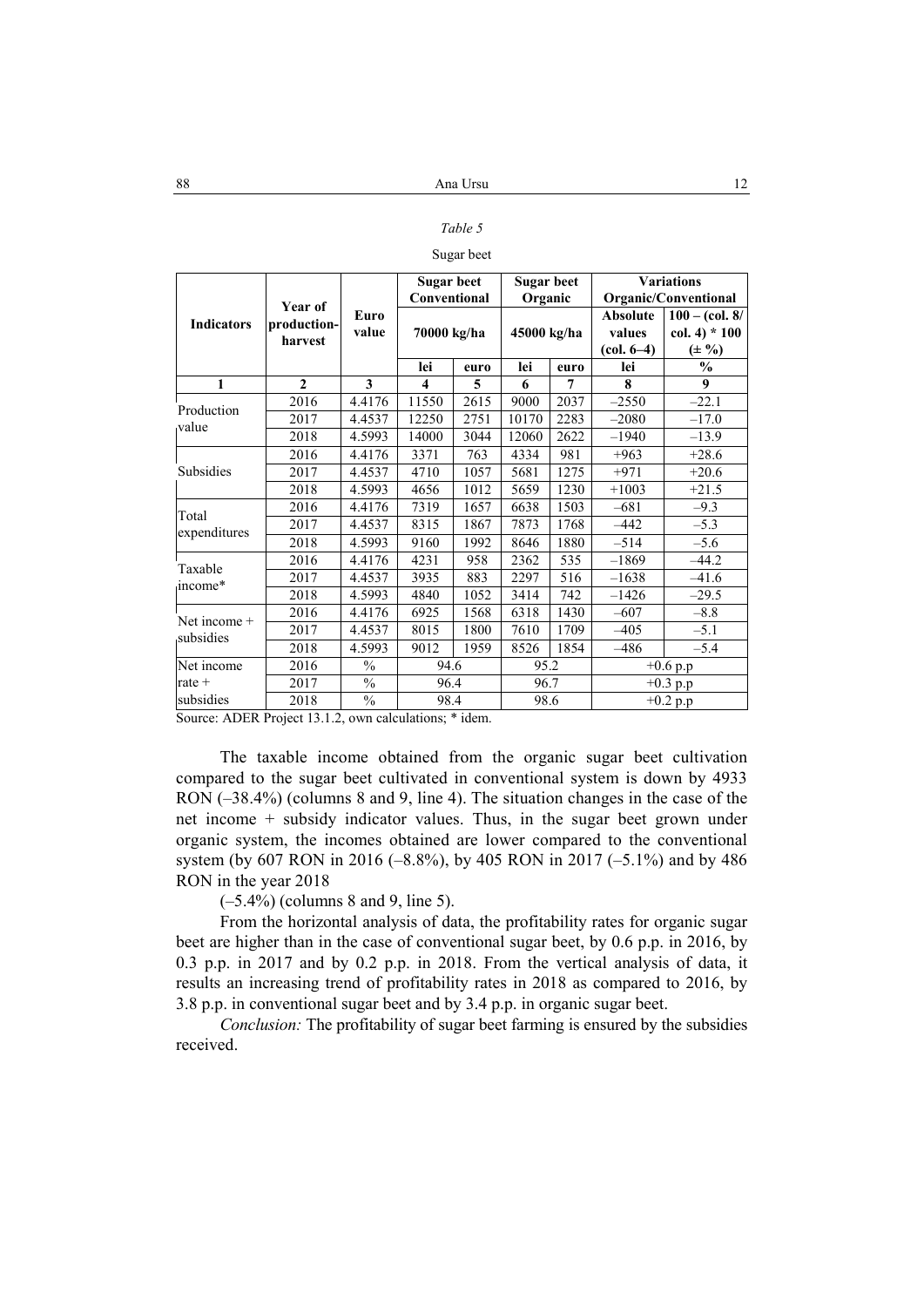## **5. CONCLUSIONS**

From the comparative economic analysis of the 5 crops cultivated under conventional system and organic system, we cannot speak of the increase of the added value, except for the rapeseed crop, where the economic results, obtained during the three years of production, are positive for the taxable income indicator (income without subsidies). Not the same thing can be said about the analyzed cereal crops (wheat and maize).

Cereals continue to remain in the preference of Romanian farmers, both under conventional and organic system, due to the advantages they provide, i.e. fully mechanized farm works, non-perishability, high yields, etc.

For soybean and sugar beet crops, sustained efforts are being made to maintain the areas under these crops, so coupled support is provided in addition to direct payments (coupled support for soybean cultivation will help maintain a certain level of production and lower Romania's dependence on vegetable protein and raw sugar imports) and national transitional aids (NTA 6 for sugar beet), aiming at expanding the areas under sugar beet.

We tend to believe that a market for organic products is being created, as there is a certain type of consumers of organic products who once they got used to consume such products, they will continue to look for them. Future research should take into consideration the organic farming system to see if this will maintain its development trend in the context of the CAP programming beyond 2020.

#### **REFERENCES**

- 1. Andrei J. V., Popescu C., Ion R. A., Dobre I., (2012), *From conventional to organic in Romanian agriculture – Impact assessment of a land use changing paradigm* https://doi.org/10.1016/j. landusepol.2015.02.012
- 2. Bălan A.V., Toma E., (2012), *Organic crops' economic efficiency based on a case study from the Călărasi County,* Scientific Papers Series "Management, Economic Engineering in Agriculture and Rural Development" Vol. 12, Issue 4, 2012, Print ISSN 2284-7995, ISSN-L 2247-3572, E-ISSN 2285-3952, https://www.researchgate.net/publication/235988271
- 3. Cojocaru C., (2000), *Analiza economico-financiară a exploatațiilor agricole și silvice,* ediția a doua, Editura Economică, București.
- 4. Grigore A. A., Abargaonitei S. V., Nancu D. V., Ghiculescu R. (2018), *Analiza comparativă privind eficienţa economică a produselor agricole convenţionale şi a celor ecologice* Universitatea de Ştiinţe Agrigole şi Medicină Veterinară, Iaşi.
- 5. Dwivedi A. K., Charyulu D. K., (2010), *Economics of Organic Farming Vis 'Vis Conventional Farming in India,* Bilingual journal of Humanities & Social Sciences, Vol. 1, Issue 2, 15 July.
- 6. Lampkin, N., (2015), *Organic Farming, 1sd ed*.; Farming Press Books: Ipswich, UK, 1990; ISBN 0852361912. World Health Organization (WHO);
- 7. Margulescu D., (1994), *Analiza economico-financiara a întreprinderii,* Editura Tribuna Economica, Bucuresti, pg. 188.

https://biblioteca.regielive.ro/proiecte/agronomie/agricultura-ecologica-si-biologica-